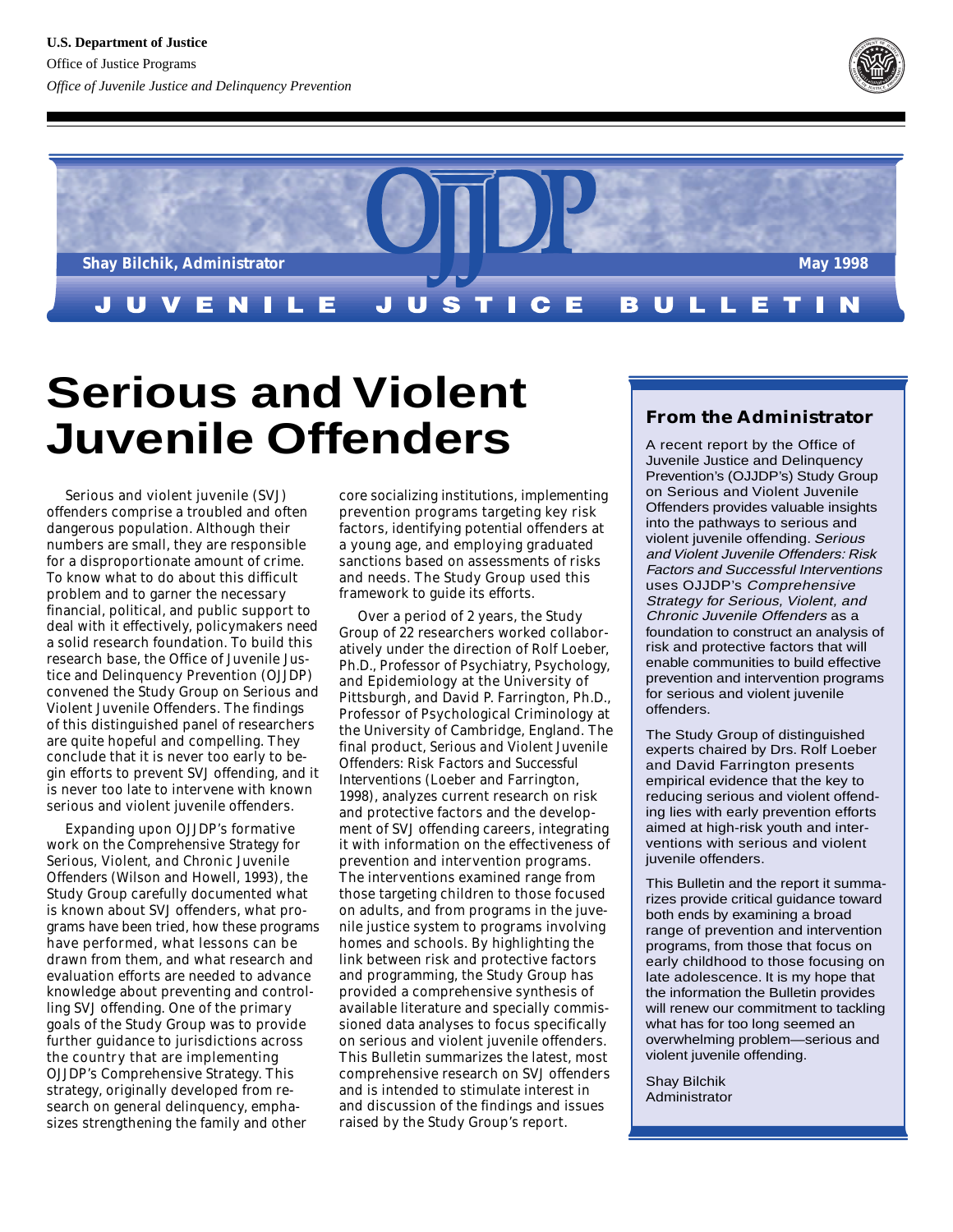#### **SVJ Offenders— A Distinct Group**

The first major conclusion the Study Group drew was that the SVJ offender is substantially different from the typical juvenile involved in delinquent conduct. The majority of SVJ offenders are male and usually display early minor behavior problems that lead to more serious delinquent acts. Figure 1 shows three pathways that can help to explain males' progression to SVJ offending: the authority conflict pathway (before age 12), the overt pathway, and the covert pathway. Those who reach the last step in each pathway usually have gone through the preceding steps. When these youth begin to commit more serious delinquent acts, they typically also continue to commit less serious delinquent acts. Youth who become SVJ offenders tend to escalate to serious and violent offending either via the authority conflict pathway and the covert pathway (property offenders) or via the authority conflict pathway, the covert pathway, and the overt pathway (violent and property offenders). The majority of SVJ offenders also tend to have multiple problems such as substance abuse and mental health difficulties in addition to truancy, suspension, expulsion, and dropping out of school. Furthermore, SVJ offenders are disproportionately victims of violence.

An analysis of how early SVJ offending begins revealed that the actual delinquency careers of SVJ offenders are quite different from what is officially recorded. Table 1 shows that, on average, the first contact with the juvenile court for male Crime Index offenders was at age 14.5. The actual delinquency careers of these offenders (judging from their own statements and those of their mothers) started much earlier. Viewed in relation to the pathway model (figure 1), youth who were brought to court for Index offenses at age 14.5 typically began to have minor behavior problems at age 7.0, progressed

#### **Definition of Serious and Violent Offenses**

**Serious violent offenses** include homicide, rape, robbery, aggravated assault, and kidnaping.

**Serious nonviolent offenses** include burglary, motor vehicle theft, theft of more than \$100, arson, drug trafficking, and extortion.



**Figure 1: Pathways to Boys' Disruptive Behavior and Delinquency**

to moderately serious behavior problems at age 9.5, and committed serious delinquent offenses at age 11.9. Thus, on average, more than 7 years elapsed between the earliest minor problem behaviors and the first court appearance for a Crime Index offense.

SVJ offenders differ from non-SVJ offenders in the following ways:

- ◆ The majority of SVJ offenders tend to start offending early and continue longer than non-SVJ offenders. Also, the age of onset of nondelinquent behavioral problems is much earlier in SVJ offenders.
- Chronic offenders account for more than half of all serious crimes committed by juveniles; the vast majority of them are SVJ offenders (see figure 2).
- ◆ SVJ offending is more prevalent among African-American youth than among whites, but this may be due to significant community factors such as living in poor, socially disorganized neighborhoods.
- ◆ From childhood to adolescence, SVJ offenders tend to develop behavior problems such as aggression, dishonesty, property offenses, and conflict with authority figures.
- ◆ SVJ offenders typically advance simultaneously in each problem behavior area, beginning with minor problem behaviors and progressing to increasingly more serious forms of delinquency.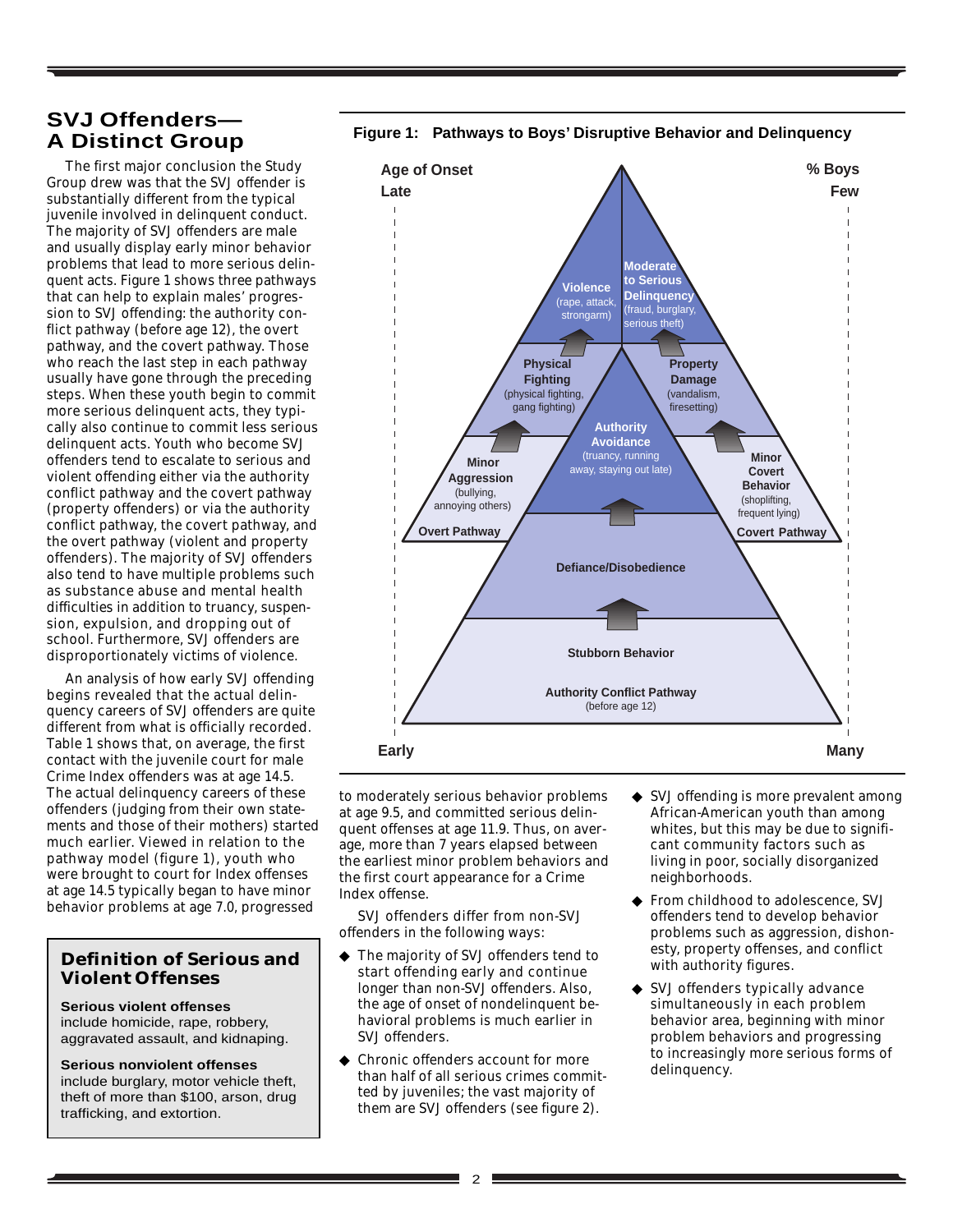| Table 1: Average Age of Onset of Problem Behaviors and<br>Delinquency in Male Juveniles* |                                         |                                                                                          |                                      |                                                  |  |  |
|------------------------------------------------------------------------------------------|-----------------------------------------|------------------------------------------------------------------------------------------|--------------------------------------|--------------------------------------------------|--|--|
|                                                                                          | <b>Minor Problem</b><br><b>Behavior</b> | <b>Moderately Serious</b><br><b>Problem Behavior</b>                                     | <b>Serious</b><br><b>Delinquency</b> | <b>First Court Contact</b><br>for Index Offenses |  |  |
| Age                                                                                      | 7.0                                     | 9.5                                                                                      | 11.9                                 | 14.5                                             |  |  |
|                                                                                          |                                         | * Data based on the statements of the oldest sample in the Pittsburgh Youth Study and on |                                      |                                                  |  |  |

statements made by their mothers.

### **Predictors of SVJ Offending**

In general, violent behavior results from an interaction of individual, contextual (family, school, and peers), situational, and community factors. The Study Group report yields further knowledge about the predictors of serious and violent offending and how they can inform and guide the interventions of the juvenile justice system, child welfare system, mental health system, and schools. The importance of predictor variables is underscored by the fact that those juveniles with the most risk factors are 5 to 20 times more likely to engage in subsequent SVJ offending than other youth.

There are many other identified predictors of SVJ offending. These include:

- Persistent precocious behavior problems (e.g., sexual behavior and experimentation with illegal substances) during the elementary school-age years.
- ◆ For children between the ages of 6 and 11, nonserious delinquent acts, aggression, substance use, low family socioeconomic status, and antisocial parents.
- For youth between the ages of 12 and 14, weak social ties, antisocial peers, nonserious delinquent behavior, poor school attitude and performance, and psychological conditions such as impulsivity.
- ◆ For adolescents, joining delinquent gangs. Rates of SVJ offending increase after joining a gang and decrease after leaving a gang.
- ◆ Drug dealing.

Table 2 (see page 4) illustrates the approximate ordering of risk factors associated with SVJ offending and how the developmental sequencing of life experiences and behaviors needs to be considered in developing effective, timely prevention and intervention programs.

#### **Interventions to Prevent SVJ Offending**

Because several factors put children at risk of becoming SVJ offenders, it is unlikely that intervention efforts directed only toward a single source of influence (e.g., individual, family, school, or peers) will be successful. Multiple-component

programs are needed, and priority should be given to preventive actions that reduce risk factors in multiple domains. Because many of the same risk factors that predict adolescent delinquency and violence also predict substance abuse, school dropout, early sexual involvement, and teen pregnancy, the benefits of such early intervention programs can be wide ranging (see table 3 on page 5).

The most successful early intervention programs involve simultaneous interventions in the home and in the school. Community interventions—particularly public health approaches that target risk or protective factors—are also important. The success of this approach depends on the development of data collection methods that specify when, where, and how offenses occur as well as how offenders develop. Wide-ranging communitybased programs are required in which



**Note:** The outer circle represents all officially recognized delinquent careers. The portion of the large circle not covered by the chronic, serious, and violent offenders' circles represents careers with fewer than four referrals and no referrals for a serious offense. Overlaps represent careers with multiple attributes. The circles and their overlaps are drawn proportional to the number of careers with those attributes.

#### **Figure 2: Officially Recognized Delinquent Careers: Overlap of Serious, Violent, and Chronic Offender Careers**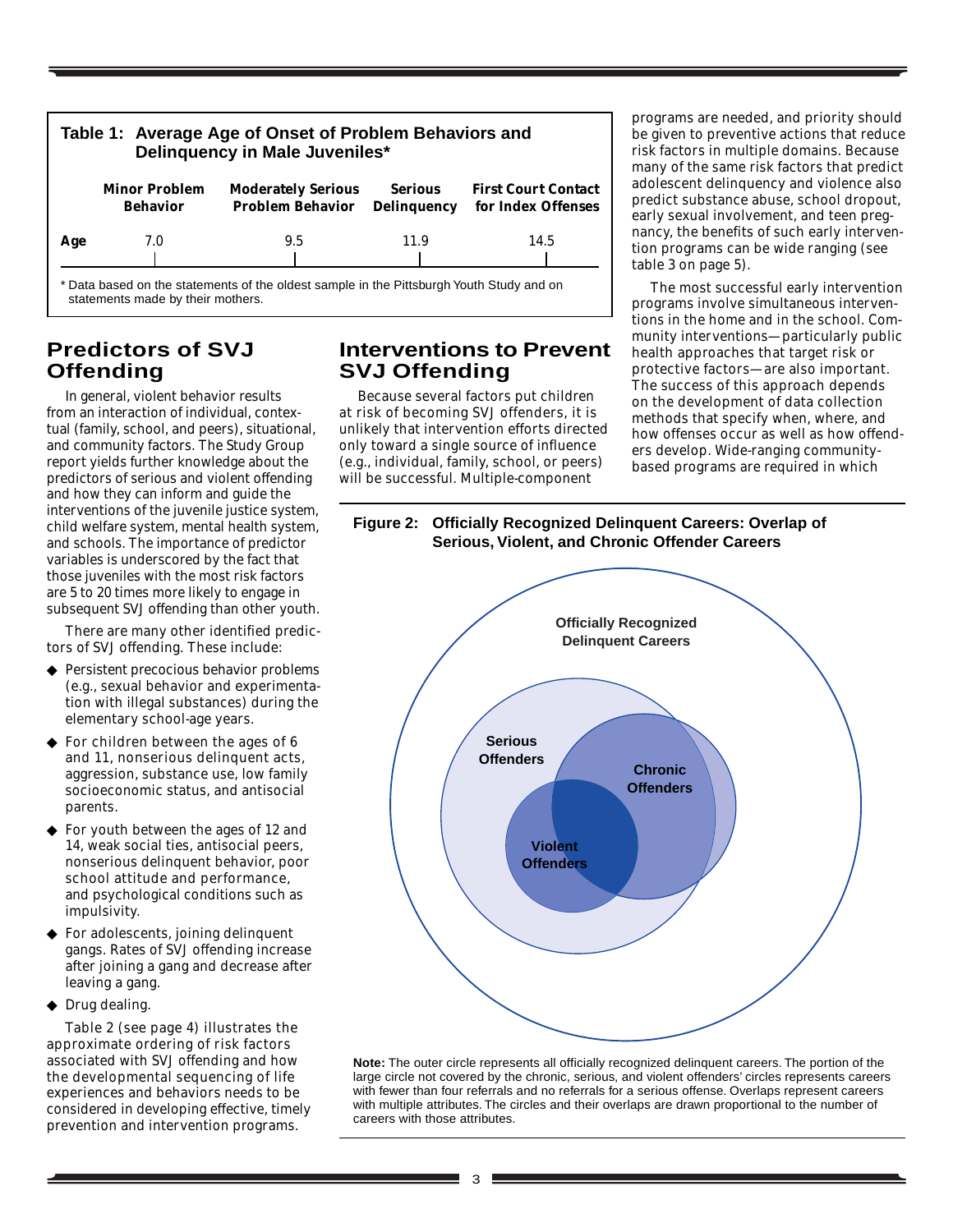|                 | <b>Prenatal/Infancy</b>                                                                                                                                                                                                                                                                                        | <b>Toddler/Preschool</b>                                                                                                                                                                                                                                                        | Middle Childhood/<br><b>Early Adolescence</b>                                                                                                                                                                                                 |                                                                    | Mid-Adolescence/<br><b>Early Adulthood</b>                                         |
|-----------------|----------------------------------------------------------------------------------------------------------------------------------------------------------------------------------------------------------------------------------------------------------------------------------------------------------------|---------------------------------------------------------------------------------------------------------------------------------------------------------------------------------------------------------------------------------------------------------------------------------|-----------------------------------------------------------------------------------------------------------------------------------------------------------------------------------------------------------------------------------------------|--------------------------------------------------------------------|------------------------------------------------------------------------------------|
|                 |                                                                                                                                                                                                                                                                                                                | <b>Risk Factors Emerging During Pregnancy and From Infancy Onward</b>                                                                                                                                                                                                           |                                                                                                                                                                                                                                               |                                                                    |                                                                                    |
| Child<br>Family | <b>Difficult temperament</b><br>Hyperactivity/impulsivity/attention problems<br>Low intelligence<br>Male gender<br>Neurotoxin/neurological insult<br>Pregnancy and delivery complications<br>Young mother<br><b>Maternal depression</b><br>Poor parent-child communication<br>Poverty/low socioeconomic status | Parental substance abuse/antisocial or criminal behavior                                                                                                                                                                                                                        |                                                                                                                                                                                                                                               |                                                                    |                                                                                    |
|                 | Serious marital discord                                                                                                                                                                                                                                                                                        |                                                                                                                                                                                                                                                                                 |                                                                                                                                                                                                                                               |                                                                    |                                                                                    |
|                 | Child<br>Family<br><b>Community</b>                                                                                                                                                                                                                                                                            | <b>Risk Factors Emerging From the Toddler Years Onward</b><br>Aggressive/disruptive behavior<br>Lying<br>Risk taking and sensation seeking<br>Lack of guilt, lack of empathy<br>Harsh and erratic discipline practices<br>Maltreatment or neglect<br><b>Television violence</b> |                                                                                                                                                                                                                                               |                                                                    |                                                                                    |
|                 |                                                                                                                                                                                                                                                                                                                | Child                                                                                                                                                                                                                                                                           | <b>Risk Factors Emerging From Mid-Childhood Onward</b><br>Stealing and general delinquency<br>Depression<br>Precocious behavior: sex and substance use<br>Positive attitude toward problem behavior<br>Victimization and exposure to violence |                                                                    |                                                                                    |
|                 |                                                                                                                                                                                                                                                                                                                | Family<br>School                                                                                                                                                                                                                                                                | Poor parental supervision<br>Poor academic achievement<br>Truancy<br>Negative attitude toward school                                                                                                                                          |                                                                    |                                                                                    |
|                 |                                                                                                                                                                                                                                                                                                                | Peer                                                                                                                                                                                                                                                                            | Delinquent peers/siblings                                                                                                                                                                                                                     |                                                                    |                                                                                    |
|                 |                                                                                                                                                                                                                                                                                                                | Community                                                                                                                                                                                                                                                                       | Peer rejection<br>Residence in a poor neighborhood                                                                                                                                                                                            |                                                                    |                                                                                    |
|                 |                                                                                                                                                                                                                                                                                                                |                                                                                                                                                                                                                                                                                 |                                                                                                                                                                                                                                               | <b>Risk Factors Emerging From</b><br><b>Mid-Adolescence Onward</b> |                                                                                    |
|                 |                                                                                                                                                                                                                                                                                                                |                                                                                                                                                                                                                                                                                 |                                                                                                                                                                                                                                               | Child<br>Family<br>Peer                                            | Gun ownership<br>Drug dealing<br>Unemployment<br>School dropout<br>Gang membership |

risk and protective factors are measured, intervention techniques targeting these factors are implemented, and the impact of these techniques is assessed.

The public health approach can be effective with SVJ offenders because preventive actions often work best when

implemented at the community level. For example, centrally mobilized police officers who use community policing strategies and coordinate their efforts with school nurses and other social service and mental health workers in the community can be effective in involving the community

in identifying and targeting SVJ offenders. School-based strategies are also useful, especially those focused on school organization or on classroom-based curriculums emphasizing the reinforcement of prosocial and academic skills. The community can also intervene by reducing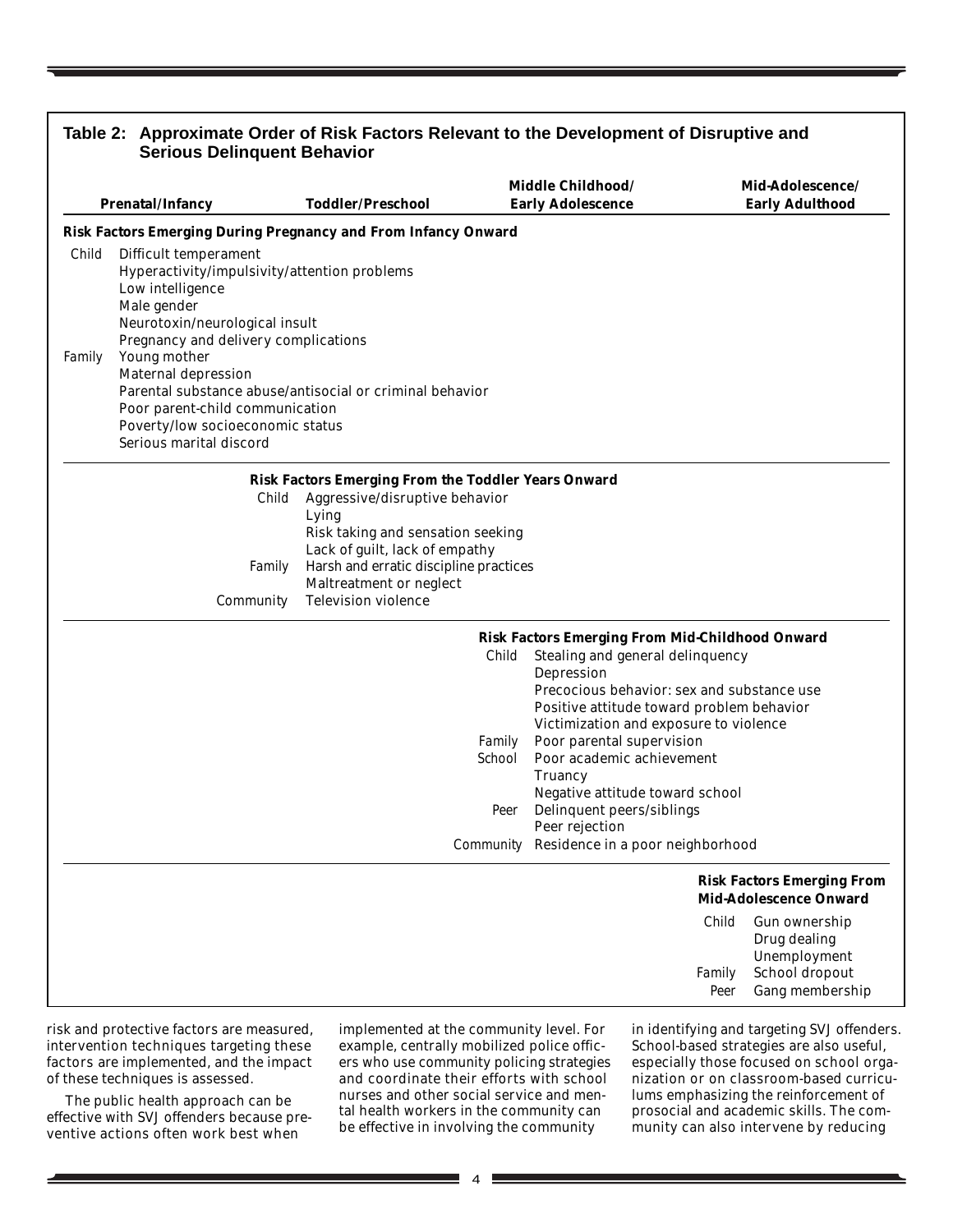the availability of firearms and drugs and encouraging norms and laws favorable to prosocial behaviors. Most of these approaches have been incorporated in OJJDP's Comprehensive Strategy.

To be effective, the prevention of SVJ offending must involve:

◆ Effective screening for children who are exposed to adverse circumstances or who exhibit behaviors that place them at high risk of becoming SVJ offenders.

◆ Access by families, children, and adolescents to early intervention services, programs, and opportunities that have been determined to be effective in preventing or reducing the likelihood of SVJ offending or in mediating associ-

#### **Table 3: Effective Early Intervention Programs To Mediate Risk Factors Known To Predict Serious and Violent Juvenile Offending**

#### **Involving parents:**

- ◆ Parent management training
- ◆ Functional family therapy
- ◆ Family preservation

#### **Involving children:**

- ◆ Home visitation of pregnant teenagers
- ◆ Social competence training
- ◆ Peer mediation and conflict resolution
- ◆ Medication for neurological disorders and mental illness

#### **Involving schools:**

- ◆ Early intellectual enrichment (preschools)
- ◆ School organization interventions

#### **Involving the community:**

- ◆ Comprehensive community mobilization
- ◆ Situational crime prevention
- ◆ Intensive police patrolling, especially crime "hot spots"
- ◆ Legal and policy changes restricting availability and use of guns, drugs, and alcohol
- ◆ Mandatory laws for crimes involving firearms

Because gang membership is related to higher levels of SVJ offending, the Study Group identified a number of promising prevention and intervention programs to reduce gang involvement and gang violence. Three such programs are highlighted below:

- ◆ The Little Village Gang Violence Reduction Program, operated by the Chicago Police Department, employed targeted control of violent gang members through increased surveillance by probation and law enforcement agents along with a wide range of social services and opportunities for targeted gang members to transition out of gangs.
- ◆ The Gang Resistance Education and Training (G.R.E.A.T.) Program, developed by the Bureau of Alcohol, Tobacco and Firearms, is a prevention program being tested and evaluated in 42 schools across the country with very promising results. It uses a structured curriculum provided by trained law enforcement officers to discourage adolescents from joining gangs.
- ◆ A third promising strategy under way in Boston and Chicago involves a multiplecomponent program to target youth gang homicides. This program maintains an online, geocoded information system to track gang violence, restricts access to firearms, enhances prosecution of gang crimes, and provides increased multiagency sanctioning and hospital emergency room intervention.

ated risk factors. Effective interventions include home visitation of pregnant teenagers, parent training, preschool intellectual enrichment programs, interpersonal skills training, and medication for neurological disorders or mental illness.

- ◆ Preventive interventions based on public health approaches and implemented within a comprehensive, community-based program that targets risk factors in disadvantaged neighborhoods.
- ◆ Integration of services, including those provided by the juvenile justice system, mental health system, medical system, schools, and child protection agencies.
- ◆ Prevention of gang formation and involvement, drug dealing, drug markets, and violent victimization.

#### **The Importance of Infrastructure and Accountability**

Based on its review of the literature, the Study Group concluded that the necessary infrastructure for prevention and accountability for its effectiveness is lacking in most American communities. An analysis of SVJ offender careers and the organization of existing social services agencies revealed significant challenges to formulating effective prevention strategies:

- ◆ According to self-reports, many SVJ offenders are never arrested, and the majority of violent youth have only one officially recorded violent crime as a juvenile.
- Juvenile courts do not routinely deal with young offenders below the age of 12 because these youth are either not detected or not referred to court through the police, the child welfare system, or other referral sources.
- Potential SVJ offenders are often not identified as such at their first appearance before the juvenile court because their first arrest is typically for a less serious offense.

Very young offenders—particularly those who have committed a serious offense—are the most likely to be identified later as SVJ offenders. Currently, youth who exhibit these early behaviors and risk factors associated with SVJ offending are not systematically identified for early intervention, and there are no mechanisms for routine screening and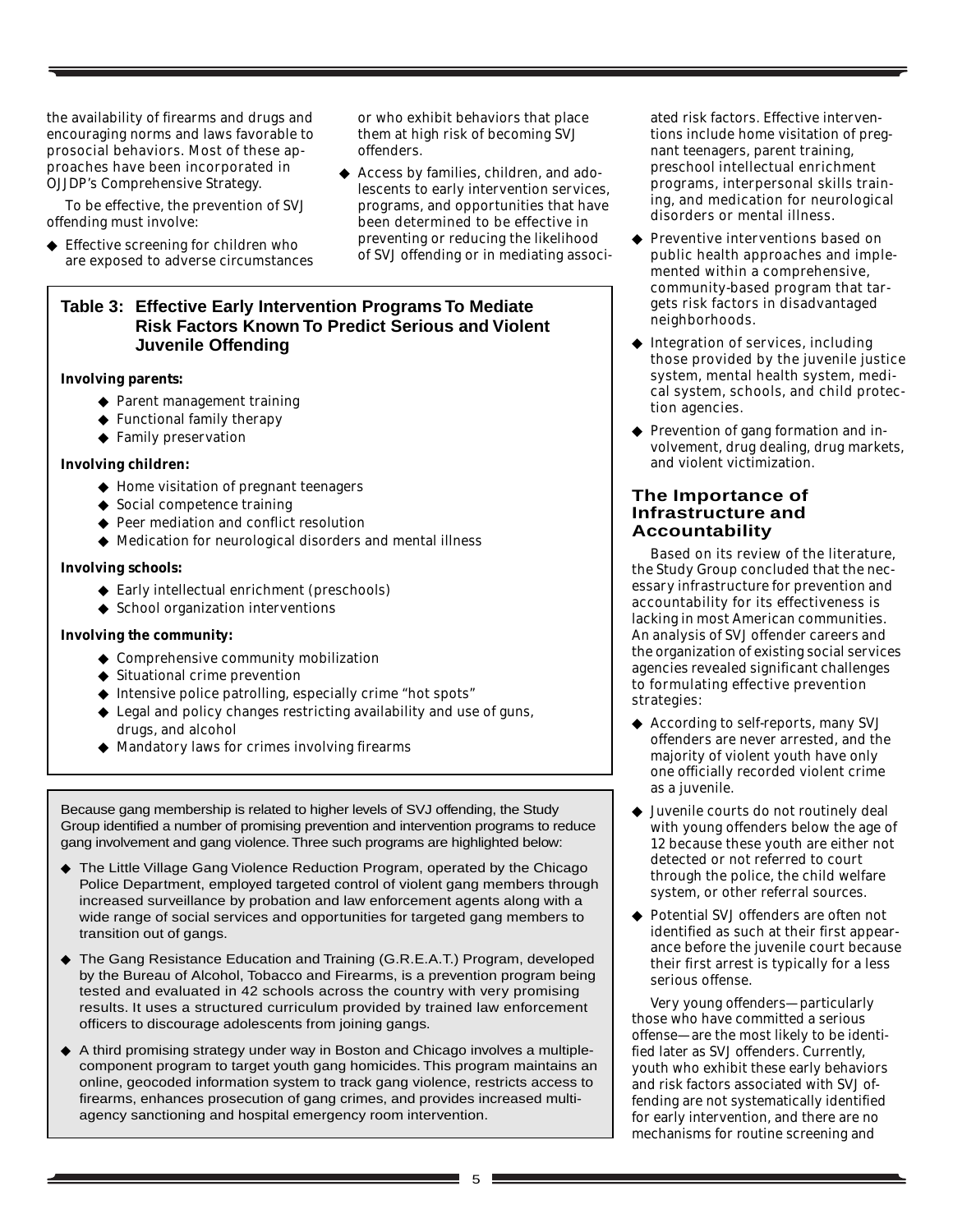referral of children and youth with serious behavioral problems. Furthermore, the underpinnings of public accountability, including basic information systems for monitoring the delivery and effectiveness of intervention services, do not exist.

The roles and functions of the juvenile justice system, mental health system, and child welfare services in the prevention of SVJ offending are often undefined or unclear and sometimes overlap. Since each agency typically is reactive rather than proactive, none has a mandate for preventing SVJ offending in the community. Thus, the prevention resources and services that exist are often fragmented and/or underutilized. Integration of services is often lacking, and there are no firm guidelines for identifying those who should receive intervention and/or sanctions.

The challenge to American communities is to either assign the responsibility for prevention education, screening, and early intervention to an existing agency or coalition of agencies or establish a new entity for this purpose. Although the Study Group did not recommend a specific forum or organizational structure for these functions, there was a strong consensus that adequate resources and specific mandates must be given to a public entity to focus on the prevention of SVJ offending, the coordination and integration of services, and accountability for success.

#### **Treatment and Sanctions for SVJ Offenders**

The literature notes that effective treatments exist for institutionalized and noninstitutionalized delinquent juveniles (see table 4). A meta-analysis of experimental and quasi-experimental intervention programs for reducing the recidivism of SVJ offenders showed that the most effective programs for noninstitutionalized offenders involve interpersonal skills training, behavioral contracting, or individual counseling. The most effective programs for institutional offenders involve interpersonal skills training, cognitive-behavioral treatment, or teaching family homes. The effect of intervention is greater when the duration of treatment is longer.

Most SVJ offenders slow down their rate of offending after correctional interventions. However, alternatives to secure confinement are at least as effective as incarceration in suppressing recidivism and are far less costly. Juveniles who

| <b>Treatment Type:</b>                | <b>Treatment Type:</b><br><b>Institutionalized Offenders</b> |  |  |
|---------------------------------------|--------------------------------------------------------------|--|--|
| <b>Noninstitutionalized Offenders</b> |                                                              |  |  |
|                                       | Positive effects, consistent evidence                        |  |  |
| <b>Individual counseling</b>          | <b>Interpersonal skills</b>                                  |  |  |
| <b>Interpersonal skills</b>           | <b>Teaching family home</b>                                  |  |  |
| <b>Behavioral contracting</b>         |                                                              |  |  |
|                                       | Positive effects, less consistent evidence                   |  |  |
| <b>Multiple services</b>              | Cognitive-behavioral treatment                               |  |  |
| Restitution, probation/parole         | <b>Community residential programs</b>                        |  |  |
|                                       | <b>Multiple services</b>                                     |  |  |
|                                       | Mixed but generally positive effects, inconsistent evidence  |  |  |
| <b>Employment-related programs</b>    | <b>Individual counseling</b>                                 |  |  |
| Academic programs                     | <b>Guided group</b>                                          |  |  |
| Advocacy/casework                     | <b>Group counseling</b>                                      |  |  |
| <b>Family counseling</b>              |                                                              |  |  |
| <b>Group counseling</b>               |                                                              |  |  |
|                                       | Weak or no effects, inconsistent evidence                    |  |  |
| Reduced caseload,                     | Employment-related programs                                  |  |  |
| probation/parole                      | Drug abstinence                                              |  |  |
|                                       | Wilderness/challenge                                         |  |  |
|                                       | Weak or no effects, consistent evidence                      |  |  |
| Wilderness/challenge                  | Milieu therapy                                               |  |  |
| Early release, probation/parole       |                                                              |  |  |
| Deterrence programs                   |                                                              |  |  |
| <b>Vocational programs</b>            |                                                              |  |  |

showed less than consistent positive effects individually may have more significant effects when

are transferred to the adult court are more likely to be incarcerated but also more likely to reoffend. However, because of the inadequacy of research designs, the relative effectiveness of juvenile and adult court dispositions is unclear.

combined.

Existing research on intermediate sanctions such as electronic monitoring and community tracking suggests that availability of and participation in treatment are associated with lower recidivism. Unfortunately, many offenders never receive treatment.

When considering appropriate treatment and sanctions for SVJ offenders, the severity of the presenting offense, the risk of recidivism for serious offenses, and the individual needs of the juvenile offender must be taken into account along with the following factors:

- ◆ SVJ offenders constitute a minority of identified offenders in the juvenile court system.
- ◆ Reoffending can be reduced by the use of appropriate interventions, especially interpersonal skills training and cognitive-behavioral treatment.
- ◆ Interventions should be multimodal to address multiple problems and integrated across the juvenile justice system, mental health system, schools, and child welfare agencies.
- ◆ Aftercare programs are essential to reduce the likelihood of reoffending.

## **Research Priorities**

Research on risk and protective factors with regard to SVJ offending should focus more on developmental issues,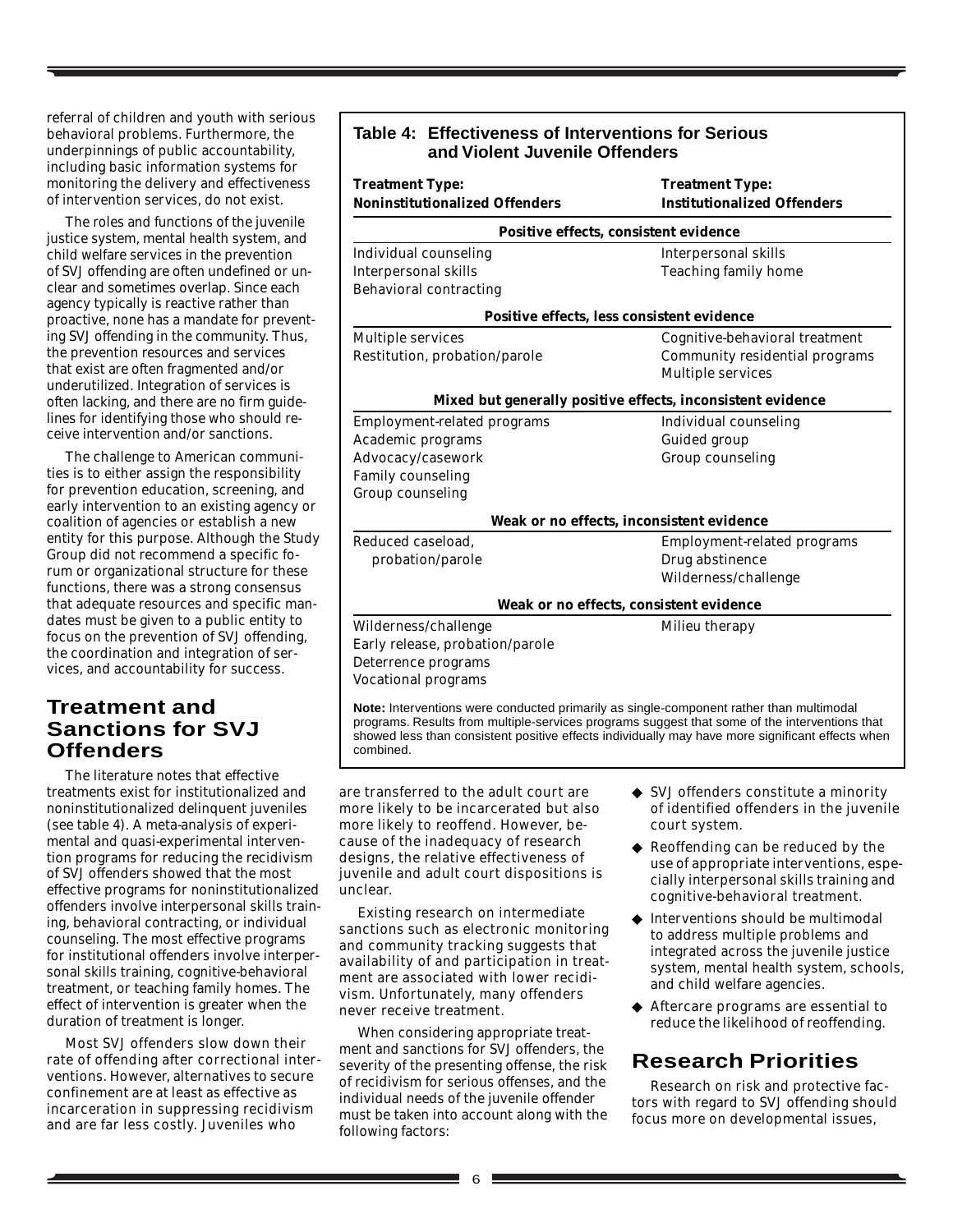document how risk factors emerge and change in different contexts, and explore the relationship between risk and protective factors and the onset, persistence, escalation, and cessation of offending. The current literature lacks theories that focus solely on SVJ offending; development of such theories is critical to drive new research and expand knowledge in this area. New longitudinal studies that measure a wide range of risk and protective factors would be a positive step in theory development. Such studies should be based on high-risk samples and should incorporate screening methods that increase the chance of studying subjects who are likely to become SVJ offenders.

In determining what works to prevent SVJ offending, the evaluation of intervention programs is critical. Experimental studies involving multiple-component interventions are needed. The different intervention components should target various age ranges and be applied to high-risk youth or high-risk communities. Evaluations can also yield important information about which programs are cost effective and which are simply costly. It may be desirable to include interventions in a longitudinal study or to follow up on cohorts in an intervention study.

A Federal program of integrated and coordinated data collection, intervention, and research on SVJ offenders based on input from an interdisciplinary panel of researchers, scholars, and practitioners should pursue the following priorities:

- ◆ Annual or biannual surveys, especially in large metropolitan areas, to measure the prevalence of SVJ offenders and of youth at risk for SVJ offending.
- ◆ Longitudinal studies in which multiple cohorts are followed in order to draw conclusions about development from birth through the teenage years and into early adulthood.
- Studies that integrate information on important community contexts into the study of SVJ offending and delinquent careers. Specifically needed are studies to identify protective factors in disadvantaged neighborhoods.
- ◆ Studies that examine female SVJ offenders and SVJ offenders in rural areas.
- ◆ Evaluations (e.g., using randomized experiments) that yield knowledge about effective programs specific to SVJ offenders.
- ◆ Studies of program cost effectiveness.
- ◆ Studies to determine the impact of transfer of SVJ offenders to criminal court on their subsequent offending and their treatment in the criminal justice system.
- ◆ Evaluations of communitywide programs, such as OJJDP's Comprehensive Strategy, that assess their efficacy in reducing community levels of delinquency, SVJ offending, and associated risk factors.

### **Conclusion**

Only recently have there been hopeful signs that the national levels of youth violence and victimization have peaked and are beginning to decline. However, new generations of children in cities and towns across America are at increased risk of becoming SVJ offenders, mainly because policymakers do not have the information, resources, or motivation to change these odds. The findings of the Study Group on Serious and Violent Juvenile Offenders provide the evidence to back their claim that it is never too early to prevent SVJ offending and never too late to intervene to stop SVJ offending. It is now up to each community to use this information—not only to garner the necessary resources, but also to motivate the community's collective will to change the odds for these children.

#### **References**

Loeber, R., and Farrington, D.P., eds. 1997. *Never Too Early, Never Too Late: Risk Factors and Successful Interventions for Serious and Violent Juvenile Offenders.* Final Report of the Study Group on Serious and Violent Juvenile Offenders (grant number 95–JD–FX–0018). Washington, DC: U.S. Department of Justice, Office of Justice Programs, Office of Juvenile Justice and Delinquency Prevention. [Available from the Juvenile Justice Clearinghouse, 800–638–8736.]

Loeber, R., and Farrington, D.P., eds. 1998. *Serious and Violent Juvenile Offenders: Risk Factors and Successful Interventions.* Thousand Oaks, CA: Sage Publications, Inc.

Wilson, J.J., and Howell, J.C. 1993 (December). *Comprehensive Strategy for Serious, Violent, and Chronic Juvenile Offenders.* Program Summary. Washington, DC: U.S. Department of Justice, Office of Justice Programs, Office of Juvenile Justice and Delinquency Prevention.

#### **Suggested Priorities for Communities**

- ◆ First, communities need to be organized to reduce risk factors for delinquency and increase protective factors. Parents, schools, and neighborhoods are the primary socializing agents for children and therefore constitute the prime resources for preventing juveniles' escalation to serious and/or violent offending. The juvenile justice system enters the picture only when the efforts of these primary socializing agents fail to produce law-abiding youth.
- ◆ Second, early intervention in at-risk families will reduce serious and violent offending. Families plagued by violence, abuse, and neglect can be helped by nurse home visitation (before and after childbirth), parent training, and early childhood care and education.
- ◆ Third, better screening of court-referred youth to identify those with multiple problems can provide a basis for early intervention and prevent their progression to more serious and violent behavior. Multiple-problem youth—those experiencing a combination of mental health and school problems along with abuse, neglect, and family violence—are at greatest risk for continued and escalating offending.
- ◆ Fourth, the effectiveness of the juvenile justice system would be greatly enhanced by providing intake officers with better tools to distinguish between SVJ offenders apprehended for less serious offenses and truly less serious offenders, and between occasional and frequent offenders, at the time of their first referral. The use of graduated sanctions in tandem with rehabilitation programs that match offender behavior problems with suitable treatments should produce lower rates of juvenile reoffending.